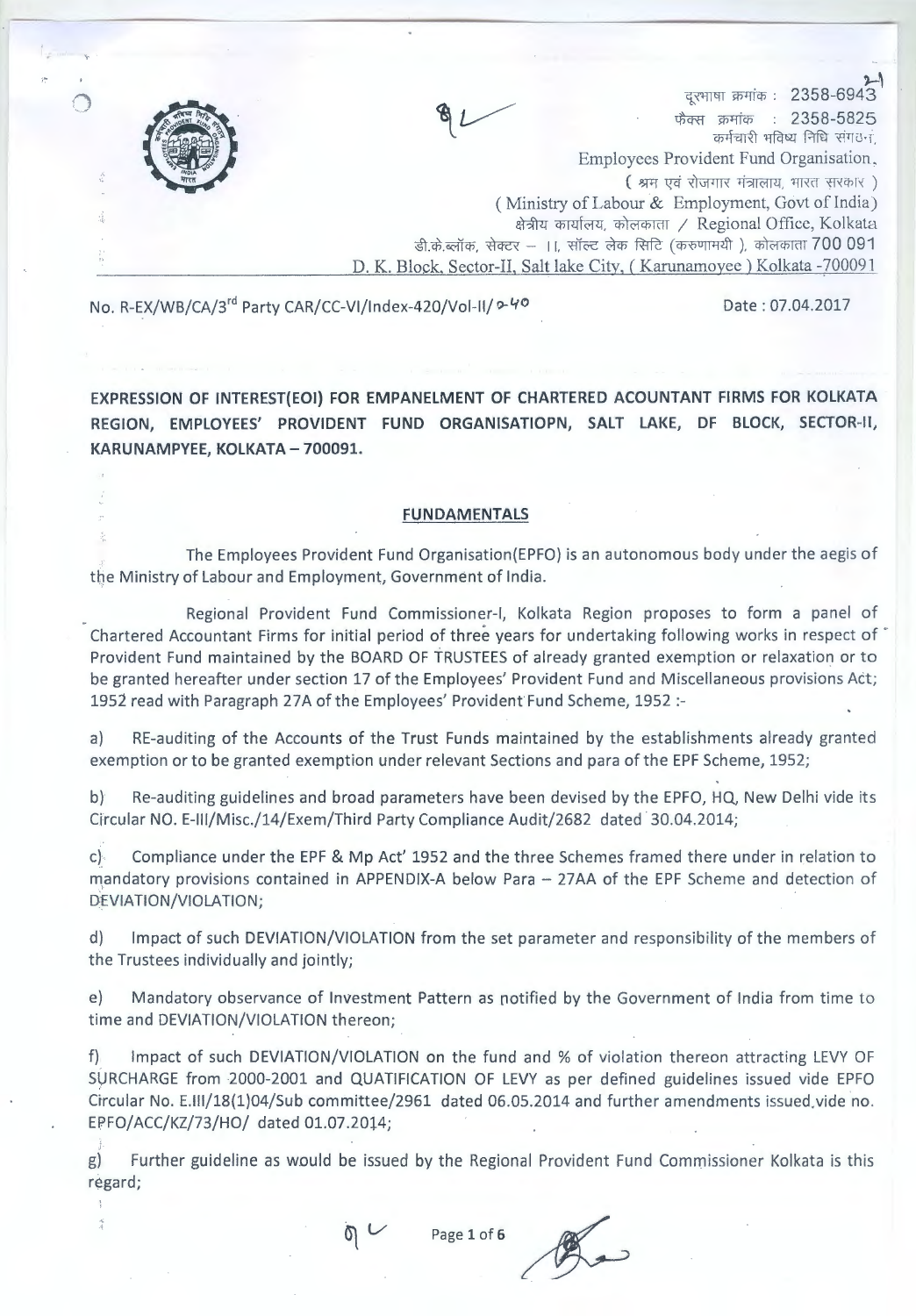h) Interested Chartered Accountant Firms may obtain APPLICATION FORM, ELLIGIBILITY CIRITERIA, SELECTION PROCESURE, DETAILS OF WORK ALLOTMEWNT etc. from the Regional Office, Salt Lake, DK Block, Sector - II, Kolkata - 700091. The application form and other details can also be downloaded from the EPFO website www.epfindia.com and www.epfindia.gov ;

i)· Sealed envelop superscribed as "APPLICATION FOR EMPANELMENT OF CHARTERED ACCOUNTANT FIRMS FOR KOLKATA REGION" containing application with all supporting details/documents addressed to the Regional Provident Fund Commissioner-I, Regional Office, Salt Lake, DK Block, Sector --II, Kolkata --7p0091 shall be submitted within 21 days from the date of publication of this notice **upto 12 noon IN THE FORM OF ANNEXURE- A** 

J) Sealed Envelops so received up to time and date specified as under (i) above shall be opened after ten (10) days from the date of closure as under (i) above,

k) All interested parties having applied for may attend to at the opening hours of the Sealed Envelop at the premises noted above either in person or representative through a proper letter of authority. The exacts date and time shall be intimated through mail only.

I) Regional Provident Fund Commissioner-I, Kolkata Region reserves the right to refuse/reject any or all the tenders or cancel the tendering process without assigning any reason .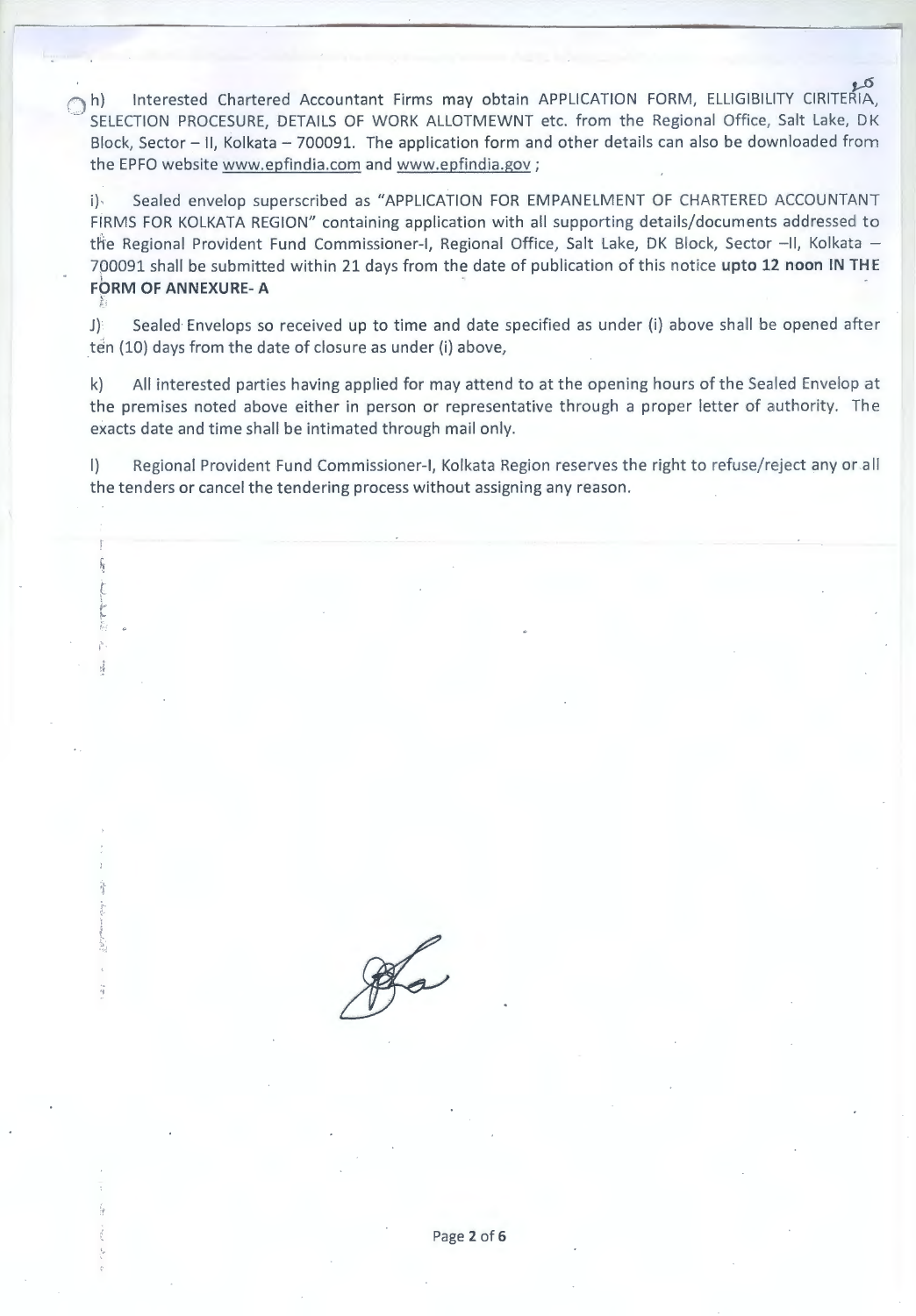### **A') ELLIGIBILITY** : *''r* .• ·

- i)<sup>2</sup> Applicant Firms should be in existence for last 10 years,
- ii)' Applicant Firms should have at least 5 full time partners which at least 11 full time FCA,
- iii) The Applicant firms should be in the Panel of CAG,
- iv) The partners of the Applicant Firms shall invariably be member of ICAI and should have valid full time certificate of practice issues by ICAI,
- · v) Applicant Firms must possess experience of auditing accounts/handling tax matters with Govt. Organisations/PSEs,
- vi) Average annual turnover of the Applicant firms during the last there years should be at least Rs.75 <sup>I</sup>Lakh; *<sup>j</sup>*
- vii) Applicant firms or its partners should not have been held guilty of any professional misconduct under Chartered Accountant Act' 1949 ( as amended ) during past five years or have penalised under any of  $\frac{1}{2}$  ,  $\frac{1}{2}$  ,  $\frac{1}{2}$ the Tax Laws by ICAI or any other statutory body;
- viii) Applicant Firms or its partners should not be facing any investigation of enquiry of any Tax Authority for violation of the Tax Laws;
- ix) Applicant Firms shall submit a expressive Certificate covering all the points above.

## **B) ELIGIBILITY POINT SCORING**

| <b>SL</b>      | <b>PARTICULARS</b>        | POINT ASSIGNED                                                                        |  |  |
|----------------|---------------------------|---------------------------------------------------------------------------------------|--|--|
|                | <b>Experience of firm</b> | 0.5 point for every calendar year for 10 years<br>onwards - Maximum 15 points         |  |  |
| $\mathfrak{I}$ | Full time FCA partner     | 5 points for first partner and 2.5 points from<br>2 <sup>nd</sup> partner onwards     |  |  |
| $\mathbf{R}$   | Full time ACA partner     | 3 points each for first 5 partners and 1.5<br>points each for 6 <sup>th</sup> onwards |  |  |
|                | Full time CA employees    | 1 point for every CA - Maximum 20 points                                              |  |  |
|                | Turnover                  | 1 point for each Lakh above 75 Lakh                                                   |  |  |

#### **C) SELECTION PROCEDURE** :

I)! All the applications received up to the closing hours of the assigned date shall be scrutinized by a committee appointed by the Regional Provident Commissioner-I of Kolkata Region to decide valid proposals/applications.

ii)<sup>4</sup> Out of the sort listed valid proposals/applications, eligibility grading will be prepared of the ON THE BASIS OF Eligibility Point Scoring criteria as defined under B) above.

PAR

Page **3** of **6**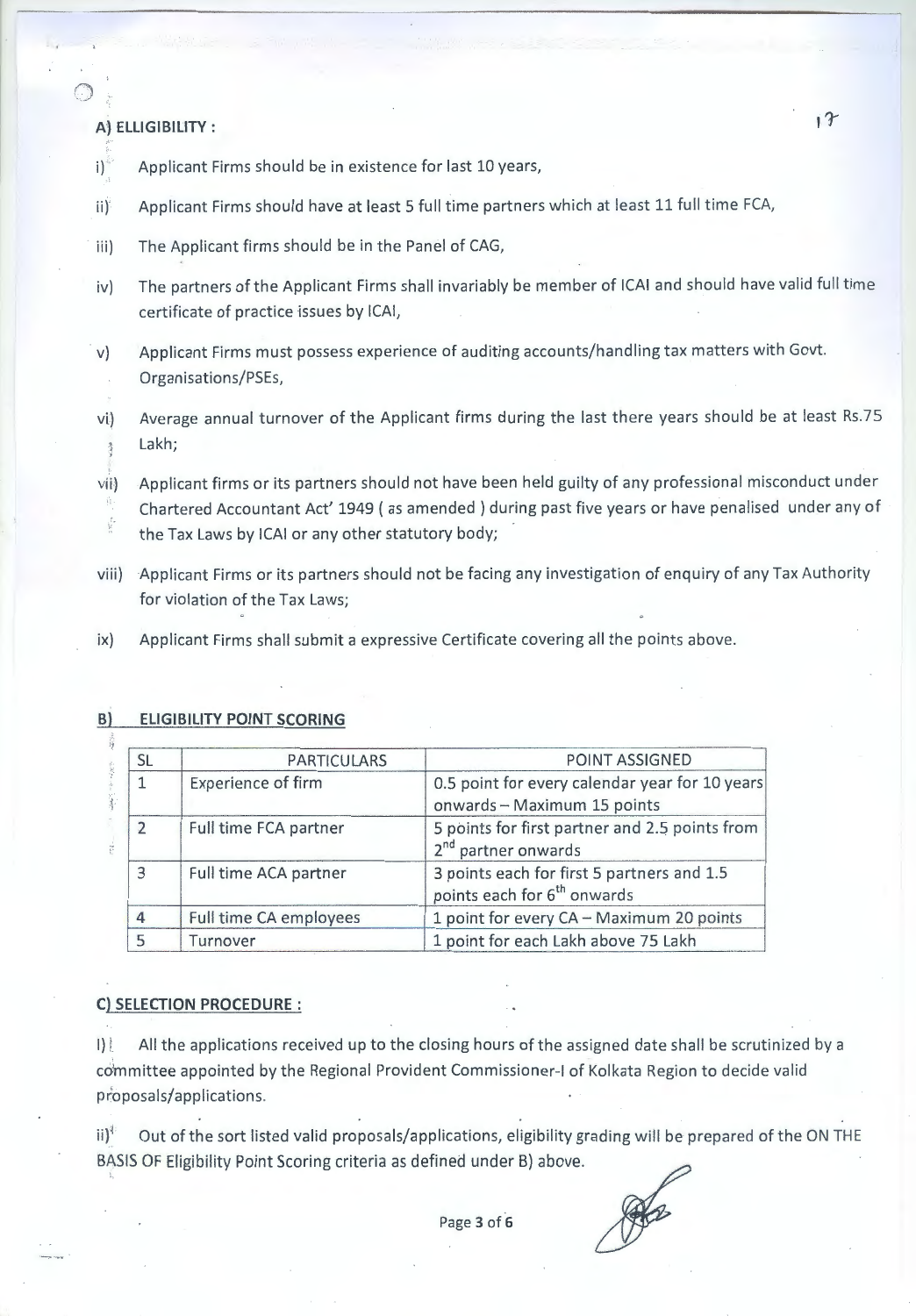$\bigcirc$ iii) Out of the eligibility grade list, top 10 firms will be selected scoring highest number in a descedentant  $\bigcirc$ order and final list shall be displayed by the Committee so appointed by the Regional Provident Fund *11*  commissioner-I, Kolkata Region after obtaining certificate and signatures of all the members duly authenticated by the RPFC-1 also.

D) ALLOTMENT OF WORK:

, ·'·

i) Work allotment shall be done among the selected CA Firms,

ii) $\frac{1}{n}$  The allottee CA Firm(s) shall obviously submit its report inter alea findings with the time as would be fixed in the work allotment order;

#### **Ef. EXPENSES/REMUNERATION/FEES:**

Expenses in relation to the work allotted to the CA Firms shall be borne by the Employer of the Exempted/Relaxed Establishment .

#### **F)' NATURE OF WORK**

i) Save and except mentioned in the fundamentals POSTION, ELLIGIBLE CA Firms shall have to follow basic guidelines issued by the EPFO, HQ, New Delhi in the matter of Re-auditing of Trust Funds of the Exempted/Relaxed Establishments already notified or such Exempted Establishments as will be notified after publication of this EOI.

 $\mathbf{i}$  Any amendment/modifications etc as would be notified subsequent to the date of publication of this EQI shall be expressly applicable to the work area of CA Firms.

#### **G) MANDATORY UNDRTAKING**

1

THE Eligible and allottee of Re-Auditing work shall have to be submitted a mandatory undertaking in th,e following form as in **ANNEXURE - B** 

Page **4** of **6**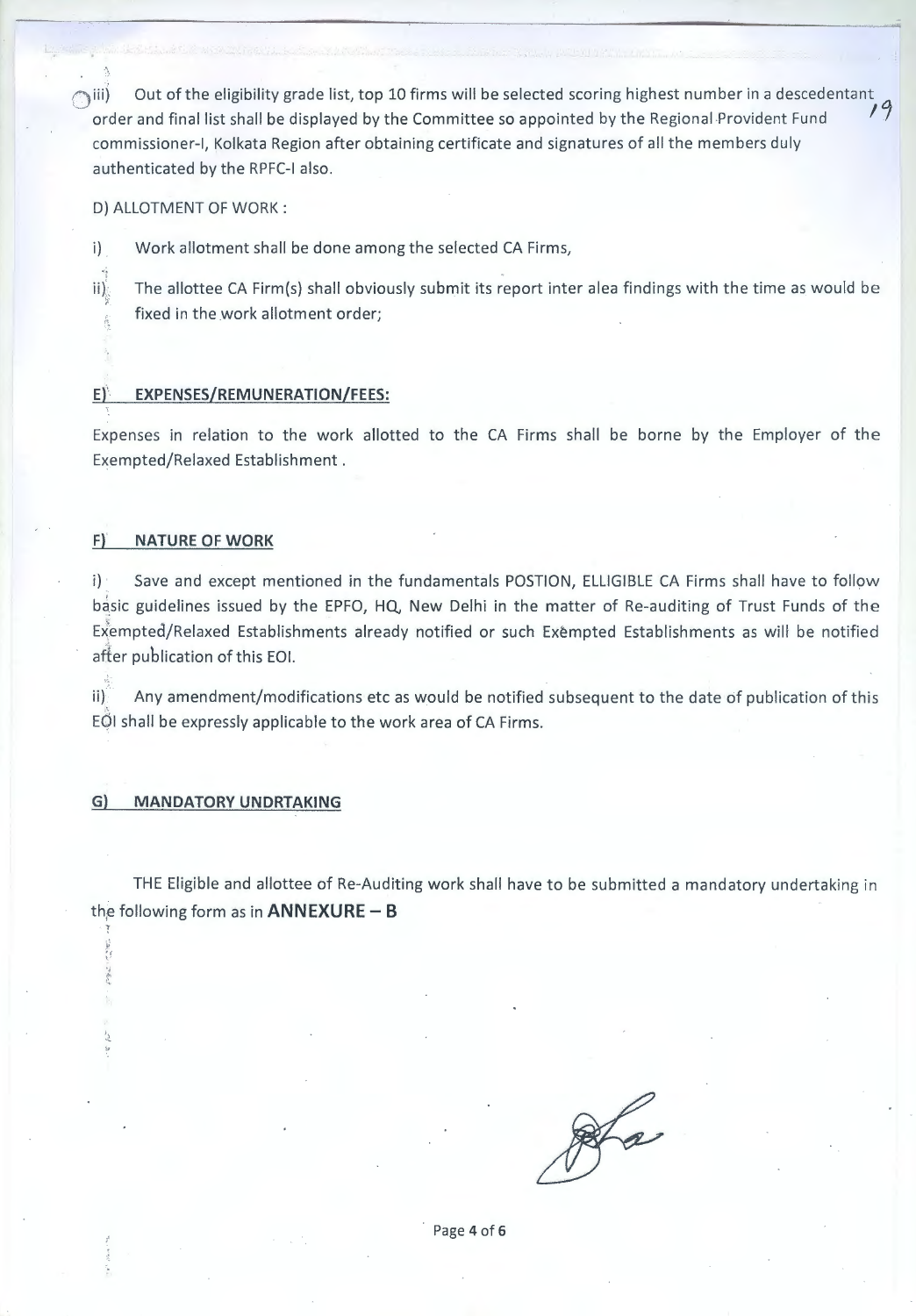# **ANNEXURE - A**

# APPLICATION FOR EMPANELMENT OF CHARTERED ACOUNTANTS FIRMS FOR EMPLOUEES PROVIDENT FUND ORGANISATION

| SL                                                                                                                             | <b>PARTICULARS</b>                                                                                                    | <b>INFORMATION</b>                  |                             |                                          |             |  |  |
|--------------------------------------------------------------------------------------------------------------------------------|-----------------------------------------------------------------------------------------------------------------------|-------------------------------------|-----------------------------|------------------------------------------|-------------|--|--|
| 1 <sup>1</sup>                                                                                                                 | Name of the Chartered Accountant Firm                                                                                 |                                     |                             |                                          |             |  |  |
| 2 <sup>1</sup>                                                                                                                 | Registration No. (ICAI) of the Firm                                                                                   | (self attested copy)                |                             |                                          |             |  |  |
| 3 <sup>°</sup>                                                                                                                 | Date of constitution of the Firm and<br>constitution certificate of the Firm<br>issued by ICAI                        | (self attested copy)                |                             |                                          |             |  |  |
| $\overline{4}$                                                                                                                 | Proof of empanelment of CAG                                                                                           | (self attested copy)                |                             |                                          |             |  |  |
| 5                                                                                                                              | Name of the Partners with status (FCA or ACA)                                                                         |                                     |                             |                                          |             |  |  |
|                                                                                                                                | <b>NAME OF PARTNERS(s)</b>                                                                                            | FATHER/<br><b>HUSBAND NAME</b>      | DATE OF PAN<br><b>BIRTH</b> |                                          | CONTACT NO. |  |  |
|                                                                                                                                |                                                                                                                       |                                     |                             |                                          |             |  |  |
| 6 <sup>1</sup>                                                                                                                 | Membership No. of the Partners & Certificate of Practice                                                              |                                     |                             |                                          |             |  |  |
|                                                                                                                                | Name of the Partner(s)                                                                                                | <b>MEMBERSHIP NO</b>                |                             | <b>CERTIFICATE OF</b><br><b>PRACTICE</b> |             |  |  |
| $\label{eq:2.1} \xi_{\mu\nu}{}^{\mu\nu} \frac{\partial}{\partial \rho} \xi_{\mu\nu}{}^{\mu\nu} \psi_{\nu\sigma}{}^{\nu\sigma}$ |                                                                                                                       |                                     |                             |                                          |             |  |  |
| $\overline{7}$                                                                                                                 | Complete Address of the Head<br>Office and Branch with Telephone/<br>Mobile/FAX with Email address                    |                                     |                             |                                          |             |  |  |
| 8                                                                                                                              | Income Tax PAN of the Firm                                                                                            |                                     |                             |                                          |             |  |  |
| 9                                                                                                                              | Details of Full time FCA Partner(s)                                                                                   | (in separate sheet - duly attested) |                             |                                          |             |  |  |
|                                                                                                                                | Details of Full time ACA Partner(s)                                                                                   | (in separate sheet - duly attested) |                             |                                          |             |  |  |
|                                                                                                                                | Details of Full time CA Partner(s)                                                                                    | (in separate sheet - duly attested) |                             |                                          |             |  |  |
| 10<br>Ŕ                                                                                                                        | Whether there are any Court Case/<br>Arbitration or any other Legal Case/<br>Proceedings pending against the firm/pal |                                     |                             |                                          |             |  |  |
| 11                                                                                                                             | If yes against Sl. No. 10, details of the<br>cases                                                                    |                                     |                             |                                          |             |  |  |
| 12                                                                                                                             | Average Annual Turnover of the Firm<br>three (03) years                                                               |                                     |                             |                                          |             |  |  |
| 13                                                                                                                             | Details of Wok Experience                                                                                             |                                     |                             |                                          |             |  |  |
|                                                                                                                                | PSU                                                                                                                   |                                     |                             |                                          |             |  |  |
|                                                                                                                                | Government(Central)                                                                                                   |                                     |                             |                                          |             |  |  |
|                                                                                                                                | Government(State)                                                                                                     |                                     |                             |                                          |             |  |  |
|                                                                                                                                | Private                                                                                                               |                                     |                             |                                          |             |  |  |

SIGNATURE, DATE & SEAL

18

Page 5 of 6